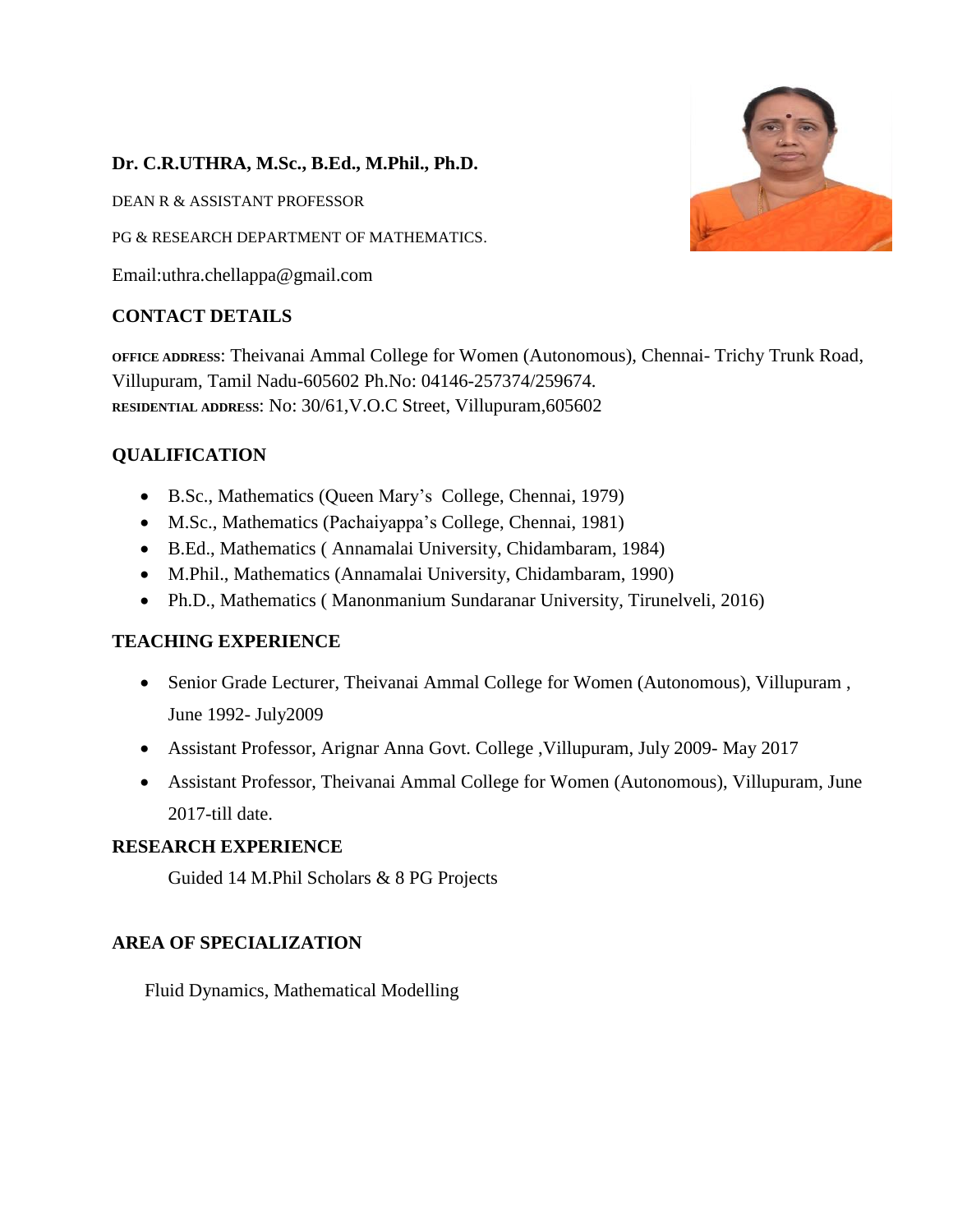#### **PUBLICATION**

- Mathematical Modeling of drug targeting using Nanoparticles, Proceedings of the International Conference on Mathematical Modelling and Applied soft Computing, ISBN No:978-81-923752-1-2,2013.
- A Transport Model for drug targeting using Nanoparticles, Mathematical Sciences Research journal ISSN: 2278-8697; ISBN:978-93-81583-57-9,Vol.1 issue3, 2013.
- Analytical Study of Nano Magnetic Drug Delivery in Comparison with experimental results Mathematical Sciences International Research Journal; ISSN:2278-8697; ISBN:978-93- 81583-57-9,Vol.3 issue 1, 2014.
- Quadrupole Magnet Targeting in the Analysis of Hershel Bulkley Fluids in an Impermeable Microvessel", ISBN No: 978-81-923752-6-7.2014.
- Mathematical Modelling of Drug Targeting using Computational Methods, British Journal of Mathematics and ComputerScience, Science Domain International DOI: 10.9734/BJMCS/2015/176333.,2014.
- A Mathematical Model for the Movement of Magnetic Nanoparticles in the Field of Small Magnets described by Poiseuille Flow, Applied Mathematics, 5(3): 68-72 DOI: 10.5923/j.am.20150503.02.,2015.
- Mathematical Model for Nano magnetic Drug Delivery and Targeting using Computational Methods,World Applied Sciences Journal, 34(8)1083-1089, ISSN1818- 4952,OI:10.5829/idosi.wasj.2016.34.8.168,IDOSI Publications,2016 .
- Computational Method for finding Heat Transfer with Viscous Dissipation in Couette-Poiseuille flow under Asymmetric wall heat Fluxes, International Journal of Science, Technology and Development Journal , Vol VIII, Issue X, ISSN NO : 0950-0707, I.F 6.1, 2016.

# **SYMPOSIUM / SEMINAR / CONFERENCE / WEBINAR/FACULTY DEVELOPMENT PROGRAMME**

 Presented a Paper entitled "Matrix Algebra and its Applications" in the **National Symposium**  on Mathematical Methods and Applications held in IIT Madras 22<sup>nd</sup> December, 2001.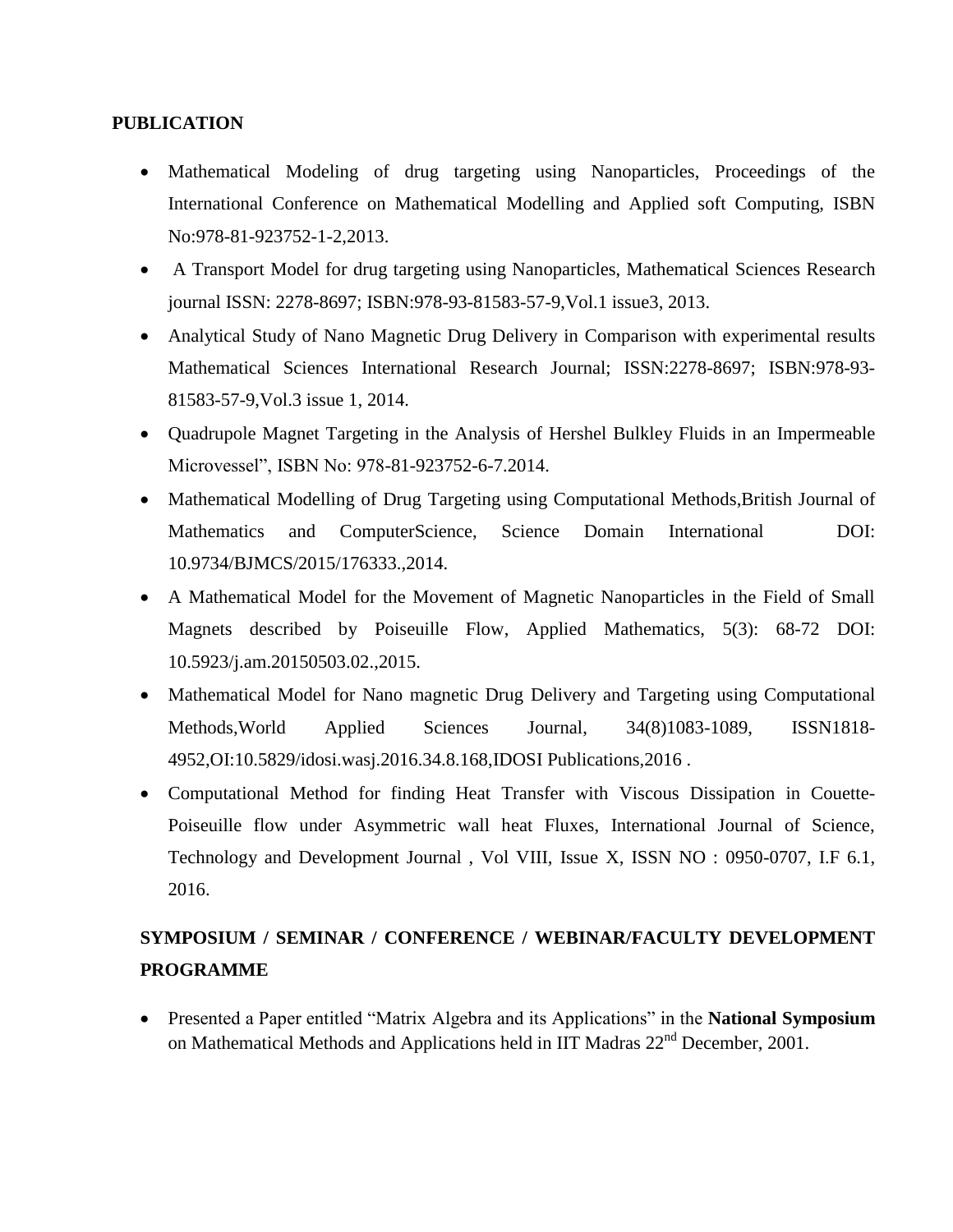- Participated in a **Training Programme** in Human Resource Trainers Programme conducted in Theivanai Ammal College for Women (Autonomous), Villupuram,  $18.^{\text{th}}$  & $19^{\text{th}}$  August, 2001.
- Participated in the Refresher Course in the subject Mathematics conducted by **UGC-**Academic Staff College, Pondicherry University and obtained Grade A, Pondicherry, 6<sup>th</sup> to 26<sup>th</sup> November 2002.
- Presented a paper titled "Linear Programming Problem" at the **State Level Conference** on "Challenges in Research and Teaching in Mathematics", held in Department of Mathematics, Stella Maris College, Chennai, January 31 and February 1, 2002.
- Participated in **AICTE sponsored** Short Term Training Programme on Numerical Algebra, IIT ,Chennai, November 29 – December 10, 2004.
- Presented Paper titled " A Mathematical Model for Memory Retention"in UGC sponsored**, National Seminar** on "Mathematical Modelling on Social and Managerial Problems" conducted by A D M College for Women, Nagapattinam, September 24<sup>th</sup> & 25<sup>th</sup>, 2004.
- Participated in a **Workshop** on "Perspectives in Mathematics" , on the Occasion of the Platinum Jubilee of the National Academy of Sciences**,** India, conducted by the institute of Mathematical Sciences, Chennai, September 30<sup>th</sup> & October, 1<sup>st</sup>, 2005
- Attended an **Exchange Program** in the Department of Mathematics, Loyola College, Chennai,  $27<sup>th</sup>$  November to  $01<sup>st</sup>$  December, 2006.
- Presented a paper entitled "Criteria for Compactness in some Functional Spaces" in the **National Seminar** on Applications in Analysis, conducted by PG Department of Mathematics, 16<sup>th</sup>. February, 2007.
- Participated in a **Seminar** on "Being an Effective Teacher" conducted in Theivanai Ammal College for Women Villupuram (Autonomous), 9<sup>th</sup> December 2008.
- Participated in **UGC National Seminar** on " National Knowledge Commission's Report and its Implications on Higher Education" conducted by Kanchi Mamunivar Centre for PG Studies, Kancheepuram,  $26^{th}$  &  $27^{th}$  July 2008.
- Attended a **Workshop** on "Preparing teachers for Autonomy" in Theivanai Ammal College for Women (Autonomous), Villupuram,  $7<sup>th</sup>$  to  $9<sup>th</sup>$  August 2008.
- Attended a **Workshop** on "Latex -The Document Preparation System" in Theivanai Ammal College for Women (Autonomous), Villupuram,  $29<sup>th</sup> \& 30<sup>th</sup>$  December 2008.
- Participated in the **Orientation Programme** under Convergence Scheme, IGNOU at Lady Doak College, Madurai, 4<sup>th</sup> December, 2008.
- Attended the **Faculty Training Programme** on "Value Education " in Theivanai Ammal College for Women(Autonomous), Villupuram, 6<sup>th</sup> December 2008.
- Participated in the **Orientation Course** organized for the Newly Recruited Government College teachers and obtained A grade, 09.07.2009 to 05.08.2009.
- Participated in a **Seminar** on "Autonomy and its Related Aspects" in Theivanai Ammal College for Women (Autonomous), conducted by Rev.Dr.Xavier Alphonse S.J.,Director,